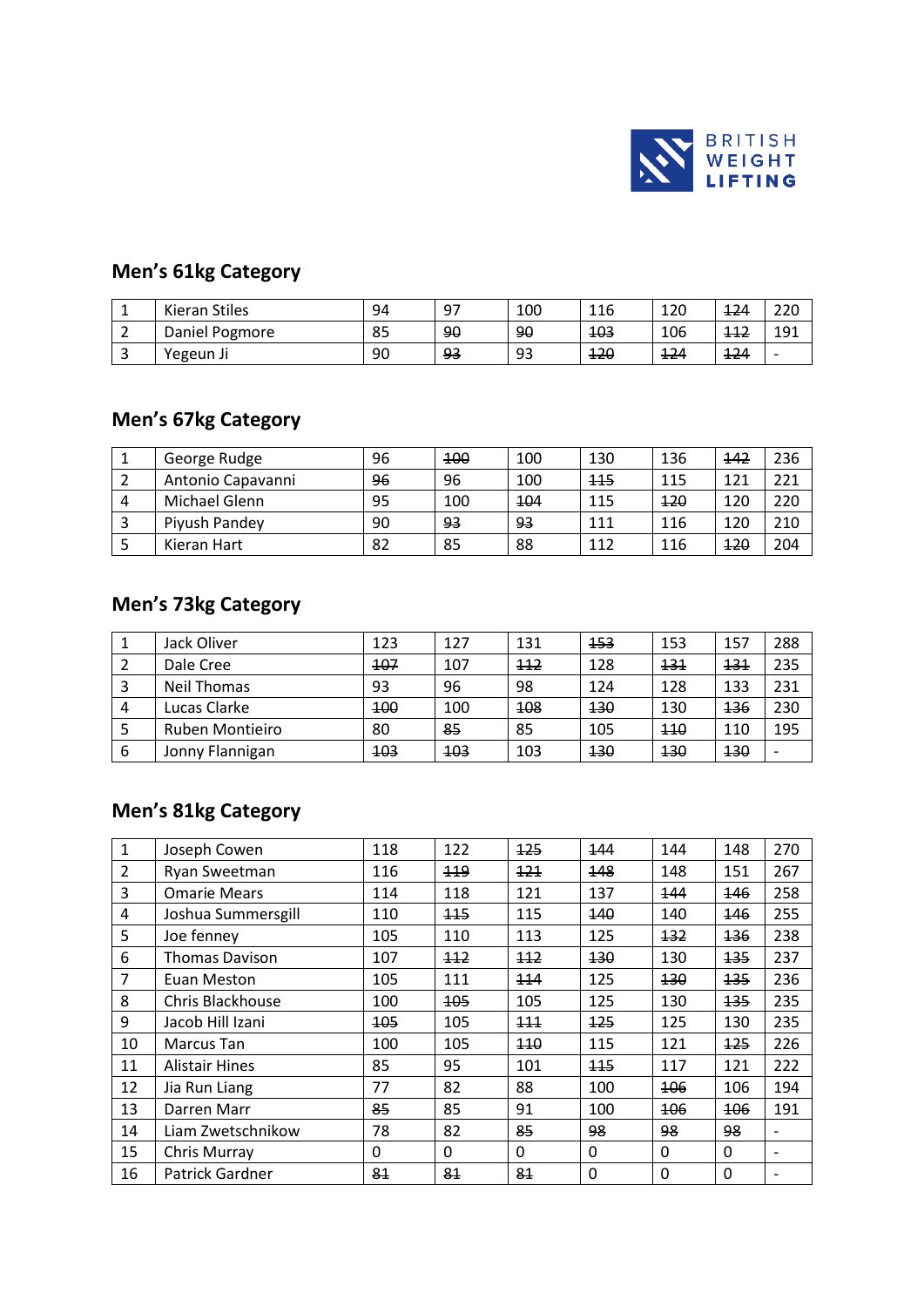## **Men's 89kg Category**

| 1              | <b>Christopher Russ</b> | 124 | 128 | 128 | 145 | 145 | 149 | 269 |
|----------------|-------------------------|-----|-----|-----|-----|-----|-----|-----|
| 2              | Oliver Bracher          | 108 | 112 | 116 | 145 | 145 | 145 | 257 |
| 3              | Joshua Owens            | 96  | 101 | 102 | 116 | 122 | 130 | 232 |
| 4              | Saeed Asghari           | 95  | 95  | 100 | 120 | 124 | 128 | 223 |
| 5              | <b>Tom Churchill</b>    | 89  | 94  | 100 | 114 | 114 | 118 | 214 |
| 6              | Daniel Steele           | 93  | 96  | 100 | 105 | 110 | 110 | 210 |
| $\overline{7}$ | Liam Daleenheer         | 85  | 88  | 90  | 105 | 111 | 116 | 199 |
| 8              | <b>Marian Policik</b>   | 80  | 84  | 88  | 100 | 103 | 106 | 184 |
| 9              | Joshua Delaney          | 75  | 79  | 83  | 94  | 98  | 102 | 177 |
| 10             | Cyrus Wilken            | 65  | 70  | 75  | 95  | 100 | 105 | 170 |
| 11             | Alexander Wilmot        | 75  | 75  | 78  | 90  | 95  | 95  |     |

# **Men's 96kg Category**

| 1              | Edmon Avetisyan     | 135 | 140 | 143 | 165 | 165 | 180        | 305 |
|----------------|---------------------|-----|-----|-----|-----|-----|------------|-----|
| $\overline{2}$ | <b>Edward Smale</b> | 130 | 134 | 138 | 158 | 162 | <b>166</b> | 300 |
| 3              | David Steel         | 128 | 131 | 131 | 162 | 166 | <b>169</b> | 290 |
| 4              | Giuseppe Aschettino | 120 | 123 | 126 | 152 | 156 | 160        | 282 |
| 5              | <b>Guto Hughes</b>  | 440 | 110 | 115 | 135 | 140 | 145        | 260 |
| 6              | Darius Vahdati      | 108 | 112 | 117 | 130 | 135 | 137        | 247 |
| 7              | Jonathan Healy      | 107 | 111 | 113 | 135 | 140 | 140        | 246 |
| 8              | <b>Boris Felix</b>  | 88  | 92  | 96  | 115 | 121 | 126        | 213 |
| 9              | Robert Flynn        | 84  | 86  | 88  | 105 | 105 | 110        | 196 |
| 10             | <b>Adam Castley</b> | 75  | 78  | 83  | 100 | 105 | 105        | 188 |

# **Men's 102kg Category**

|   | <b>Benedict Millson</b> | 125 | 131 | 136 | 150 | 160 | 165      | 301                      |
|---|-------------------------|-----|-----|-----|-----|-----|----------|--------------------------|
| 2 | Charlie Stone           | 130 | 135 | 135 | 155 | 160 | 164      | 290                      |
| 3 | <b>Harry Neims</b>      | 119 | 123 | 125 | 148 | 153 | 158      | 283                      |
| 4 | Adam Smith              | 113 | 117 | 121 | 132 | 138 | 142      | 259                      |
| 5 | Sven Batke              | 105 | 108 | 111 | 115 | 115 | 120      | 223                      |
| 6 | <b>Taylor Probets</b>   | 98  | 102 | 102 | 116 | 121 | 121      | 214                      |
|   | Robert Leese            | 71  | 76  | 80  | 101 | 106 | 111      | 187                      |
| 8 | Ross Roberts            | 130 | 130 | 135 | 157 | 157 | $\theta$ | $\overline{\phantom{0}}$ |

## **Men's 109 Category**

|   | David Harding-Prior  | 140 | 145 | 145 | 160 | <b>165</b> | 166        | 305  |
|---|----------------------|-----|-----|-----|-----|------------|------------|------|
|   | Louis Jackson        | 90  | 94  | 97  | 115 | 120        | 125        | าง ¬ |
| ت | Mindaugas Veringovas | 63  | 70  | 78  | 100 | 102        | 107        | 185  |
| 4 | George Latter        | 80  | 84  | 88  | 95  | 100        | <b>105</b> | 184  |